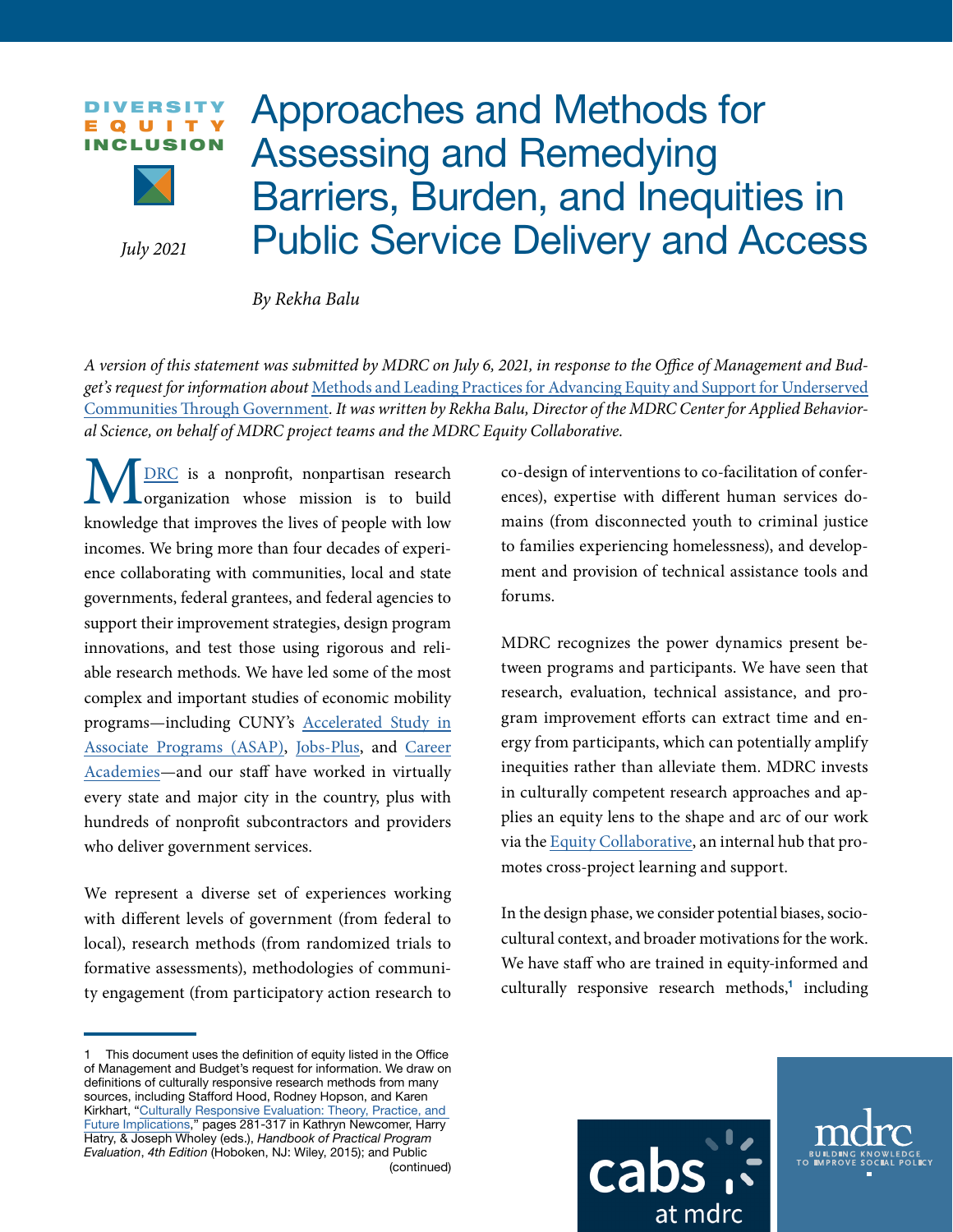ways to incorporate participants' voices to diagnose problems and strengthen programs, techniques for facilitating conversation between parties with different views, and Participatory Action Research approaches to develop interview, analysis, and dissemination strategies with program participants. We assess how project teams expect to gather community input; how they will incorporate participant experiences and expertise in program and research design and measurement strategies; and how findings will be disseminated to authentically engage stakeholders.

Through recent partnerships that bridge government and private funding, and/or that deliver services via government, nonprofit, and private channels, we have developed a collaborative learning approach to diagnose administrative burdens, design potential solutions, and test those solutions in rigorous evaluations. For instance, we have crafted these public-private funding partnerships in the past several years:

- [MyGoals,](https://www.mdrc.org/project/mygoals-employment-success#overview) an employment coaching intervention for people living in public housing, works in partnership with public housing authorities in Baltimore and Houston and is funded primarily by Arnold Ventures;
- The [Men of Color College Achievement](https://ies.ed.gov/funding/grantsearch/details.asp?ID=1762) project, funded by the federal Institute of Education Sciences and the William T. Grant Foundation to support and evaluate a culturally responsive intervention; and
- [Paycheck Plus](https://www.mdrc.org/project/paycheck-plus-expanded-earned-income-tax-credit-single-adults#overview), which was funded by the Department of Health and Human Services (HHS) and the Department of Labor, as well as the Ford

Foundation, Arnold Ventures, the Annie E. Casey Foundation, and NYC Opportunity for the New York City site that worked with local nonprofit service providers to supplement the Earned Income Tax Credit for low-wage workers without dependent children.

#### Responses to Questions in Area 2: Barrier and Burden Reduction

To implement optimal strategies for reducing overall burden, it will be critical for federal agencies to identify the full range of burdens that participants, staff, and administrators experience. This means in some cases stepping back from existing assumptions or data and assessing and describing the full set of burdens facing different populations, not just those burdens that are known in select datasets or that have been discussed for select populations **(Qs 2a, 2c, 2f, 2h, and 2i)**. 2 For example, although barriers to renewal or recertification may be better documented because they rely on data for an existing defined group of recipients, reducing barriers to learning about and applying for programs could benefit more people by increasing the number of people who correctly apply for a service.

To understand the full range of burdens, MDRC takes a multi-layered approach, in partnership with communities and state, local, and nonprofit grantees of federal programs and sometimes with state and federal agencies themselves (as with community colleges, the Department of Housing and Urban Development, or HHS/Office of Family Assistance). Some or all these steps may already be used by federal agencies to understand customer experience or to conduct evaluation.

Policy Associates, Inc., *[Considerations for Conducting Evaluation Using a Culturally Responsive and Racial Equity Lens](https://publicpolicy.com/wp-content/uploads/2017/04/PPA-Culturally-Responsive-Lens.pdf)* (Lansing, MI: Public Policy Associates, Inc., 2015).

<sup>2</sup> The parenthetical references denote which sub-questions in the [OMB request for information](https://www.federalregister.gov/documents/2021/05/05/2021-09109/methods-and-leading-practices-for-advancing-equity-and-support-for-underserved-communities-through) that our responses are answering.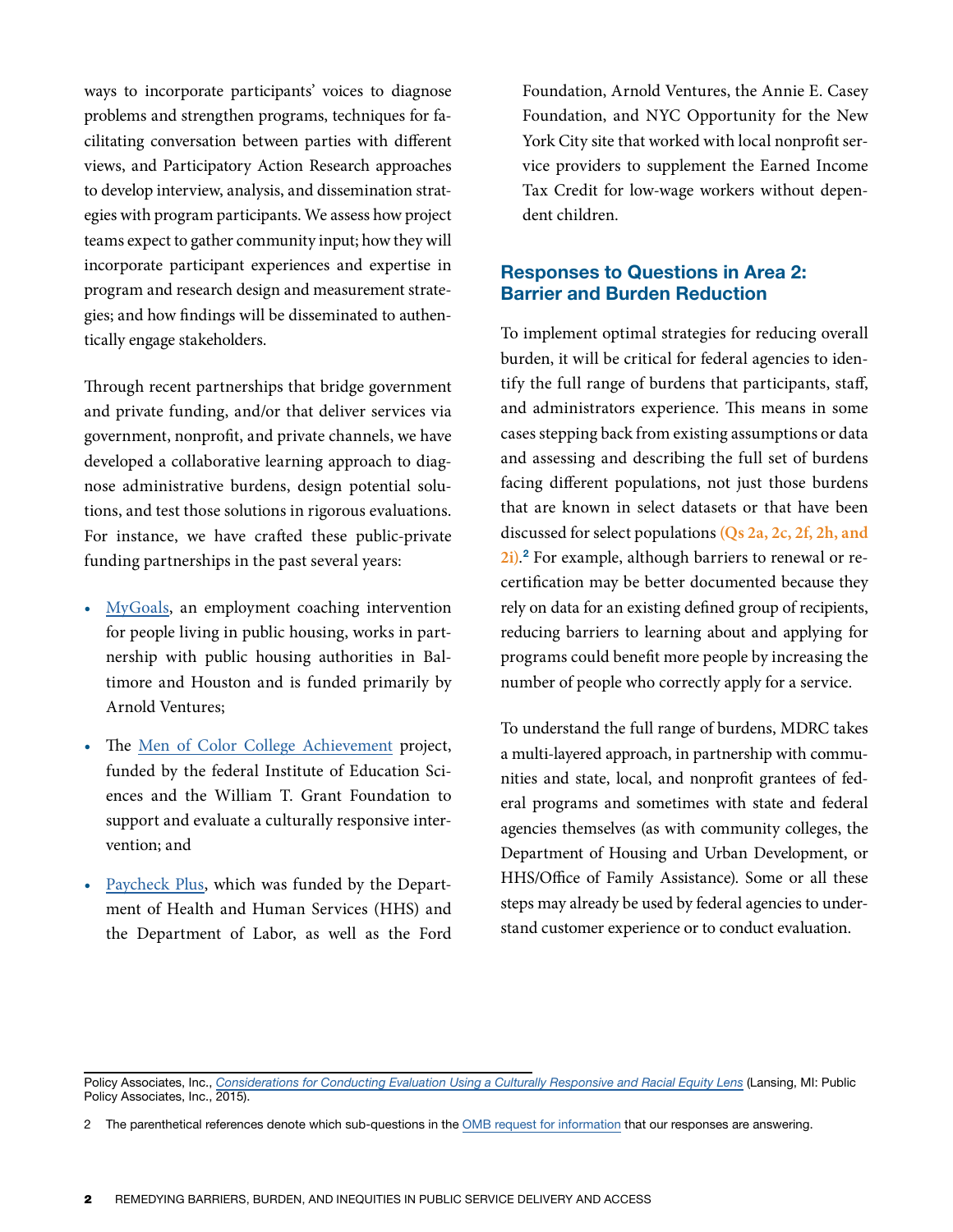#### To build understanding of the psychological costs, start by describing the context and design of a program or policy (Qs 2a and 2d).

Given that limited resources and insufficient time can impair decision-making, the policy and practice conversation about how to support people living in poverty involves changing the way government works, not just changing how people interact with government to cope with burdens. We recommend starting with a conversation or assessment about whether a program sits within and advances an unfair system. It also starts with asking for whom the program was designed—for people with relatively strong understanding of a program and support systems, but insufficient time; or for people with overlapping and intersecting needs who may not benefit from a program or policy because they lack other supports in their lives? Psychological costs stem from perceived or real unfairness related to design choices.

For programs that offer real benefits and services, it is useful to start with something as basic as creating a list of any service alternatives in the private or nonprofit sector, if the government is not the sole service provider. If there is only one provider, the burden of access for clients may feel greater. In addition, it is important to consider the intention of the program design. Was the program created to expand access and coverage and invite more participants? If so, then eliminating small process hassles could reduce psychological costs. Or was the program created to reduce the number of people accessing benefits and the rate at which they access and use benefits? Processes and programs designed to discourage access impose greater psychological costs, so they may need to change their overall design, rather than just improve an application form, in order to reduce burden.

Burdens reflect and follow from the context, not just the program itself. Therefore, we explore how context relates to the nature of customer interaction with government: When are participants reacting to one-directional requests or mandates vs. acting of their own accord? Are people being asked to do things that will increase cognitive load or a negative sense of self? Repeated requests for redundant information and other aspects of the application process itself can convey mistrust in clients; repeated verification can negatively prime clients and create an adversarial relationship. There also are higher psychological costs to application for populations experiencing extreme uncertainty, such as those who are unstably housed or those in need of disaster assistance. For example, in our study of school application rates for kindergarten in New York City,<sup>3</sup> we learned that some families without permanent housing postponed applying to school programs while in the midst of uncertainty. This was not procrastination but a seemingly rational choice to wait until they knew what activity would be relevant for their family given the time required to apply for those activities and the months-long wait between application and school assignment.

For federal agencies' forthcoming Equity Action Plans, we suggest the use of forward-looking equity tools, rather than audits that look back at past processes and are benchmarked to a specific standard (given that standards will evolve over time and may need to vary by program) **(Qs 2e and 2i)**. Equity plans can prospectively assess factors that could contribute to inequitable:

- policies (e.g., public commitments and data-driven goals, asset vs. deficit-based language)
- practices (e.g., accessibility of communication and services)

<sup>3</sup> See Rekha Balu, Barbara Condliffe, and Margaret Hennessy, *[Kindergarten Outreach, Application, and Enrollment](https://www.mdrc.org/publication/kindergarten-outreach-application-and-enrollment): Lessons Learned from a Research-Practice Partnership with New York City's Department of Education* (New York: MDRC, 2021).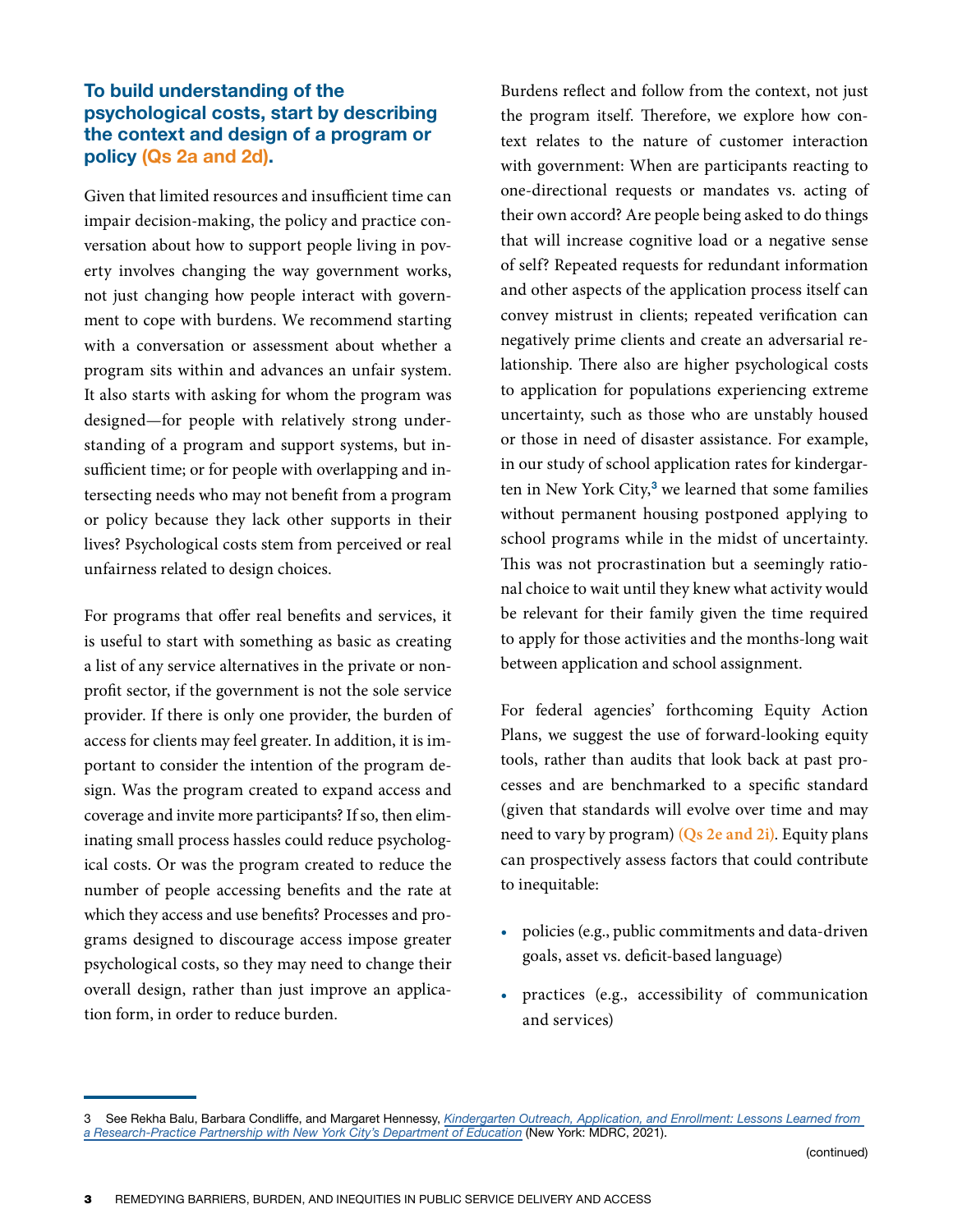- staffing and resources (e.g., hiring and retention of quality and representative staff), and/or
- community connections (e.g., partnerships and pathways to receiving institutions and organizations).<sup>4</sup>

## To understand burdens facing participants and staff, quantify drop-off or attrition associated with implicit and explicit requirements and actions (Qs 2a, 2b, and 2d).

We typically begin with a map of the sequence of activities that potential participants and local agency staff follow, particularly occasions when participants must provide information and make decisions. Such tools as business process maps, customer journey maps, and service blueprints can illustrate when and whether participants are being asked to provide information multiple times or in formats that are cumbersome (printouts, faxes, etc.).<sup>5</sup> The visual description paints a picture of burden:

- What does it take to prove eligibility?
- How many forms must be filled out?
- Can people apply online, share information by phone, or have to show up in person with printed forms?
- Are in-person time slots restricted or flexible?
- Are websites or offices offering supportive services or do messages and signs focus primarily on prohibitions?
- What additional documents and forms must be filled out after initial intake?
- Do the forms request information the customer has already provided or that are not strictly necessary to determine eligibility?
- How often do people need to re-do those forms?
- How much time elapses between submitting a form or application and waiting for a decision?

Corresponding to key steps in the process map, we collect data to understand progress or attrition. Points of large overall attrition or disproportionate attrition between populations and groups highlight steps or requirements that pose undue burden. Key data points include:

- Who is and is not in the agency's data to determine eligibility? Social service systems can route people into programs and services to do certain things. What behaviors are and are not captured in administrative data that may be associated with eligibility?
- Who and how many are eligible?
- Of those who are eligible, who and how many apply? Of those who are not eligible, who are they, how many, and where are they located? Why are they not applying? How many do not apply because of missing information or insufficient time?
- Of those who apply, how many express interest or intent to enroll? How many enroll? How

Paula N. Johnson, "[Using Equity Audits to Assess and Address Opportunity Gaps Across Education,](https://www.idra.org/resource-center/using-equity-audits-to-assess-and-address-opportunity-gaps-across-education/)" *IDRA Newsletter* 47, 4 (2020): 1-2,7-8; Singhashri Gazmuri, [Skyline College's Diversity Framework: Equity Audit using Completion by Design Framework](https://skylinecollege.edu/seeed/assets/diversity_framework/Skyline_Diversity_Framework_Draft.pdf) (San Bruno, CA: Skyline College, 2012); Linda Skrla, Kathryn Bell McKenzie, and James Joseph Scheurich, *Equitable Audits to Create Equitable and Excellent Schools* (Thousand Oaks, CA: Corwin Press, 2009; National Association of System Heads, [Equity Action Framework](http://nashonline.org/wp-content/uploads/2021/04/NASH-Equity-Action-Framework-Summary.pdf) (Adelphi, MD: Author, 2020); Kristine Andrews, Jenita Parekh, and Shantai Peckoo, A Guide to Incorporating a Racial and Ethnic Equity Perspective Throughout the [Research Process](https://www.childtrends.org/publications/a-guide-to-incorporating-a-racial-and-ethnic-equity-perspective-throughout-the-research-process) (Washington, DC: Child Trends, 2019); Nayantara Sen and Terry Keleher, [Creating Cultures and Practices for Racial Equity](https://www.raceforward.org/practice/tools/creating-cultures-and-practices-racial-equity) (New York: Race Forward, 2021).

<sup>5</sup> MDRC uses these tools to inform the design of interventions and evaluations of programs known to have high participant burden, such as child welfare and TANF agencies, in the [Behavioral Interventions to Advance Self-Sufficiency](https://www.mdrc.org/project/behavioral-interventions-advance-self-sufficiency-project#overview) (BIAS) and [BIAS-Next Generation](https://www.acf.hhs.gov/opre/project/behavioral-interventions-advance-self-sufficiency-bias-next-generation-2015-2025) projects (funded by HHS's Administration for Children and Families [ACF]); [SNAP Employment and Training](https://www.mdrc.org/project/snap-employment-and-training-evaluation#overview) sites (funded by the U.S. Department of Agriculture); [Strengthening Implementation of Responsible Fatherhood](https://www.mdrc.org/project/strengthening-implementation-responsible-fatherhood-programs-sirf#overview) programs (funded by HHS/ACF); and the [TANF Data Innovation](https://www.mdrc.org/project/tanf-data-innovation#overview) project (funded by HHS/ACF). These build on existing federal resources and tools, such as [human-centered design guides,](https://www.performance.gov/cx/assets/files/Human_Centered_Design_Discovery_Stage_Field_Guide.pdf) discovery prompts from the Lab@OPM, journey maps from federal agencies' Customer Experience offices, and information about how offices interact with advisory panels or councils.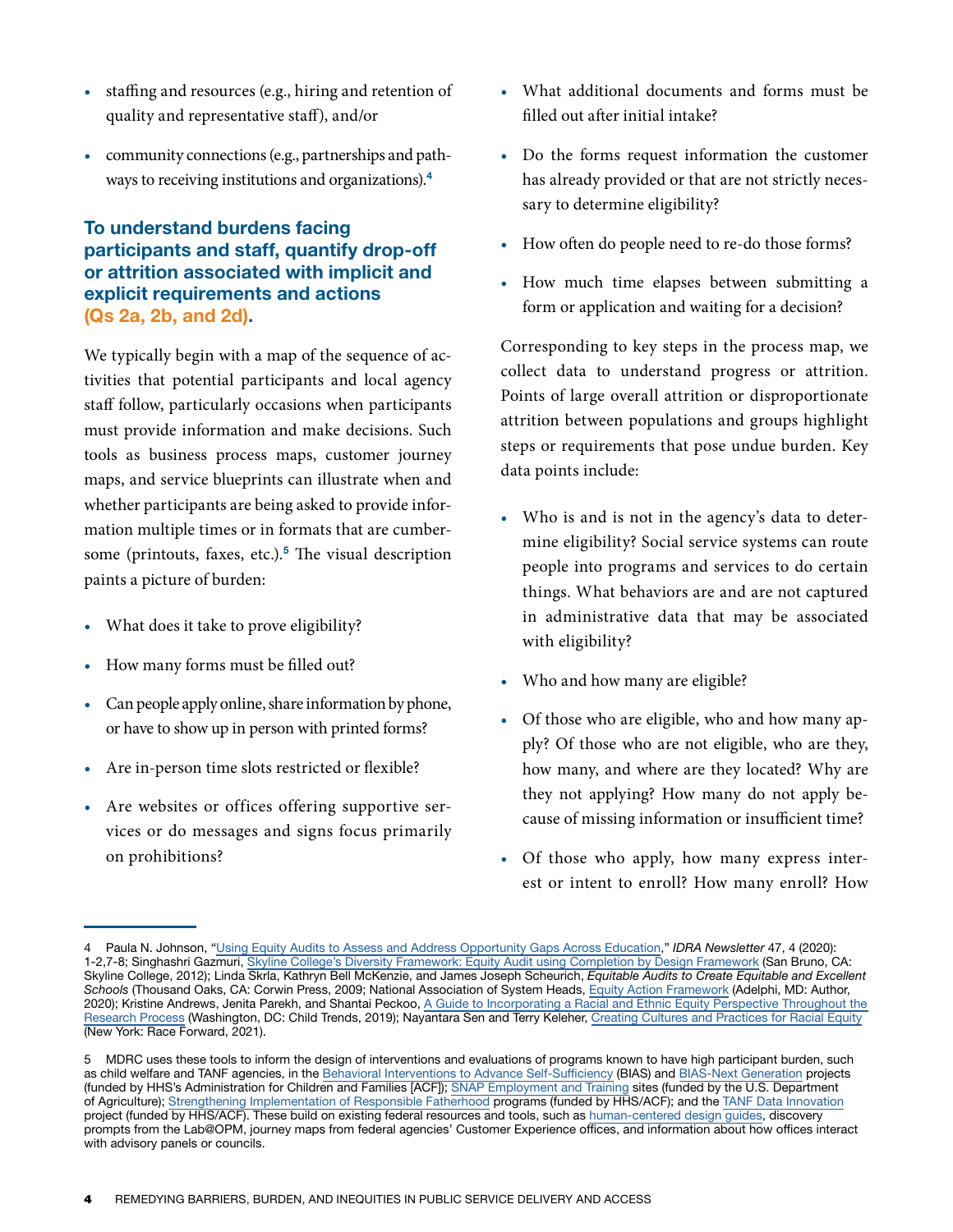many of these are people who expressed interest and were eligible?

- Of those who enroll, how many attend?
- Of those who attend, how many complete the program or service? How many stop-out and need to re-apply or re-enroll?

While these questions can seem basic or obvious, they are not part of standard reporting, and currently many state and local agencies do not easily share this information with the public.

The path to reducing burden lies in part in creating a shared system in which federal administrators and state and local grantees, participant-facing staff, participants, and advocates are all seeing and using data like what is listed above to highlight progress or gaps. Transparency around customer progress can create shared demand for solutions to customer burden, disengagement, and attrition. Therefore, agencies may want to approach our detailed set of questions above by directly asking potential program participants, holding regular conversations with frontline staff who handle recruitment and enrollment, or holding focus groups with those who complete programs to figure out what made it possible for them to complete a program **(Qs 5d and 5e)**. For example, when we have taken this approach to mapping in collaboration with community colleges, onsite staff have continued to use the maps and progress measures to track equity.<sup>6</sup>

## Use indicators of inequity and analyses that capture different burdens and their consequences (Qs 2b, 2c, 2f, and 2h).

We recognize that different measures of inequity can show different burdens. Take the example of someone applying for and participating in a cash assistance program. Agencies may want to examine four types of measures, roughly in chronological order of a client's experience.<sup>7</sup>

**• Input-related measures** can cover access to services, opportunities, or funding. Measures may include distribution and availability of information between different populations and places, such as whether it is clear where, when, and how to apply for assistance, and how widely information is distributed. This phase also can include a communications review to assess whether information sent to potential participants includes relevant information, specifically the benefits of the program rather than merely the logistics of the program.<sup>8</sup>

We also look at application rates and enrollment rates and work with our partner agencies to define who is in the denominator of any rate (e.g., are applications and enrollments coming primarily from people with previous contact with the agency, new potential clients who may have more urgent needs, others?). When enrollment rates among a clearly eligible population are less than 60 percent, such as for the Special Supplemental Nutrition Program for Women, Infants, and Children (WIC), it suggests that program application and enrollment processes pose more burden than benefit. Application denials also may suggest that programs are

<sup>6</sup> See MDRC examples of maps from 2020, including, *[Mapping the College Transfer Process: Barriers to Student Success and](https://www.mdrc.org/publication/mapping-college-transfer-process)  [Opportunities for Improvement,](https://www.mdrc.org/publication/mapping-college-transfer-process) [Process Maps: Many Voices Help Make Change](https://www.mdrc.org/publication/process-maps-many-voices-help-make-change),* and *[Using Insights from Behavioral Science to Help College](https://www.mdrc.org/publication/using-insights-behavioral-science-help-college-students-stay-enrolled)  [Students Stay Enrolled](https://www.mdrc.org/publication/using-insights-behavioral-science-help-college-students-stay-enrolled).* For equity measures, see *[Looking Ahead Toward Equity: The College Promise Success Initiative](https://www.mdrc.org/publication/looking-ahead-toward-equity).*

<sup>7</sup> See Denita Cepiku and Marco Mastrodascio, "[Equity in Public Services: A Systematic Literature Review,](https://onlinelibrary.wiley.com/doi/10.1111/puar.13402)" *Public Administration Review* (2021).

<sup>8</sup> We use the CABS Effective Communications Checklist (see *[Getting Your Message Across with the Effective Communications Checklist](https://www.mdrc.org/publication/getting-your-message-across-effective-communications-checklist)*) in collaboration with local agencies to review to what extent outgoing letters, messages, and other outreach are clear, simple, and internally consistent.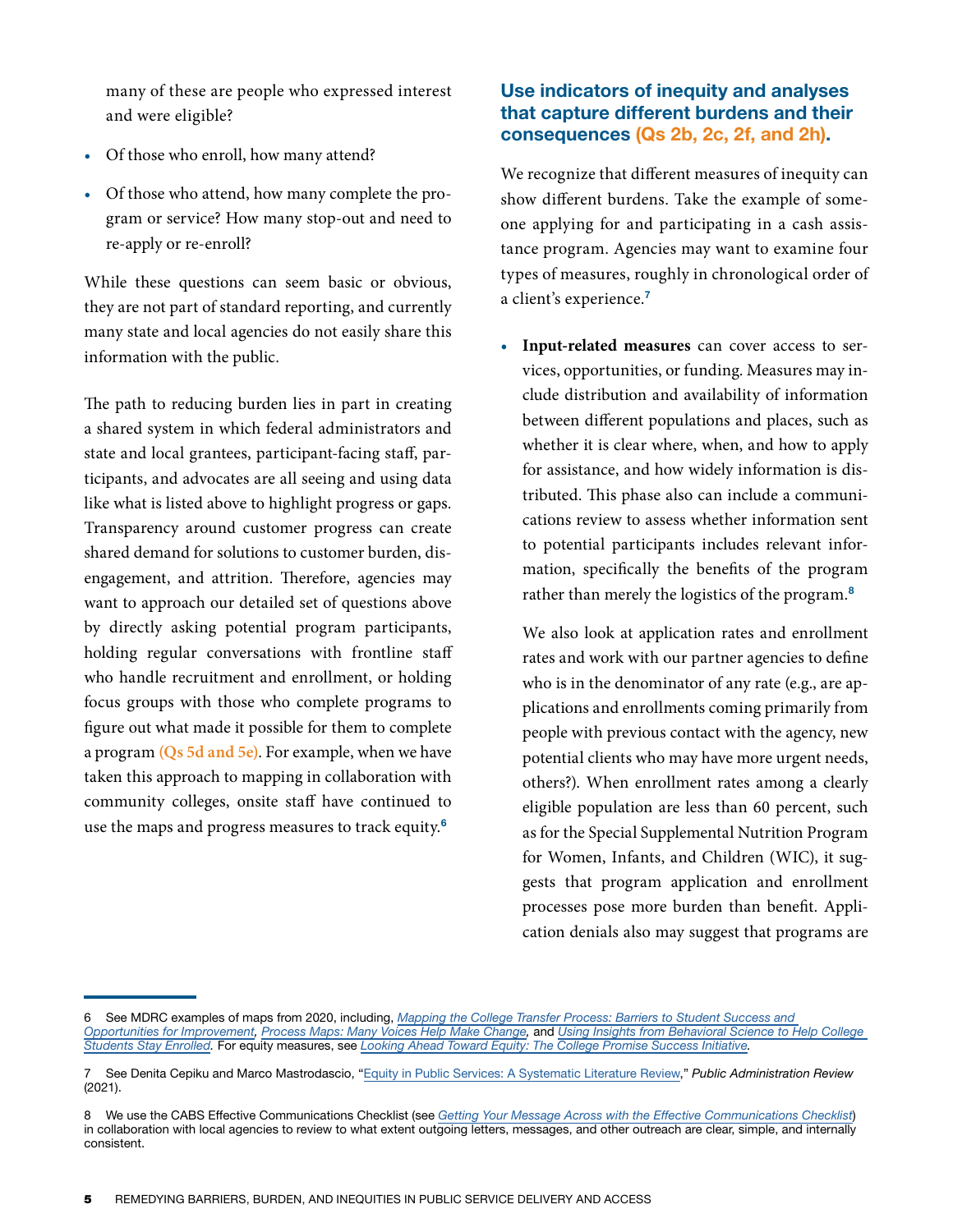providing incorrect information or incorrect targeting of information.

For example, Michigan had the nation's highest Temporary Assistance for Needy Families (TANF) application denial rates based on 2018 data: an average of just 15.4 percent of TANF applications were approved, according to the Center on Budget and Policy Priorities. As one of eight pilot states in the [TANF Data Collaborative,](https://www.tanfdata.org/) the Michigan Department of Health and Human Services learned from Colorado, a peer pilot, that it too had a high denial rate. Many of the denied applicants in Colorado were not eligible for TANF because they did not have a child or a child on the way and/or were not living with a disability. Colorado had made a simple change to its flyer: changing an image on their application from a dollar sign (\$) to a family and adding an icon representing someone with a disability; its denial rate then declined. MDHHS made a similar change and is now tracking how it affects its TANF application denial rate.

**• Output-related measures** include the use and distribution of services, opportunities, or funding —as well as program drop-off and churn. We interview clients of training, education, or social services to understand if they perceive the benefits to be worth the time required to participate. If they do not see them as valuable or easily available, then reducing administrative burden may not be enough to boost participation. In tandem, we often examine data about the nature of participation, such as for how many months are people using benefits and participating in transition services, and how that varies by populations—and then delve into whether shorter use indicates a quicker transition off of benefits or challenges with accessing and/or renewing their benefits **(Qs 2b and 2c)**.

We also suggest that for programs that carry penalties or sanctions for noncompliance, agencies can examine sanction rates relative to enrollment rates for different groups, to identify if some populations are disproportionately sanctioned. For example, as part of the Supplemental Nutrition Assistance Program (SNAP) Employment and Training pilot funded by the U.S. Department of Agriculture, MDRC worked with agencies in Georgia and Illinois. Participants were required to complete a four-week job search or their benefits would be sanctioned. Yet for some participants, the cash benefit did not outweigh the time required for job search, and those clients accepted a sanction. During 2019-2020, these programs showed differences in the proportion of Black clients who are sanctioned vs. enrolled; differences by state may be related to program requirements, commuting distances, and availability of other supports.

During focus groups, some SNAP Works 2.0 enrollees in Georgia explained their reasons for disengaging from services. These included a general sense that the services and supports provided by the state Department of Labor were not as robust as what had been promised, with one individual remarking that they felt "misled to fill seats." Others remarked that the policy on sanctioning did not take into account the challenges that able-bodied adults without dependents faced in their day-today lives, and that sanctions were triggered too quickly and were "too severe." Another frustration cited by some individuals enrolled in SNAP Works 2.0 was the length of time required to commute to Georgia's career center locations. In Illinois, some individuals could not afford to go without a paycheck for the duration of occupational skills training (and potentially other required activities); instead they would seek employment, and once they started a job, they stopped attending employment and training services. To minimize attrition related to cash flow, some service providers offered paid work experience. If an individual started working (full time or part time), they were more likely to have trouble completing the activities.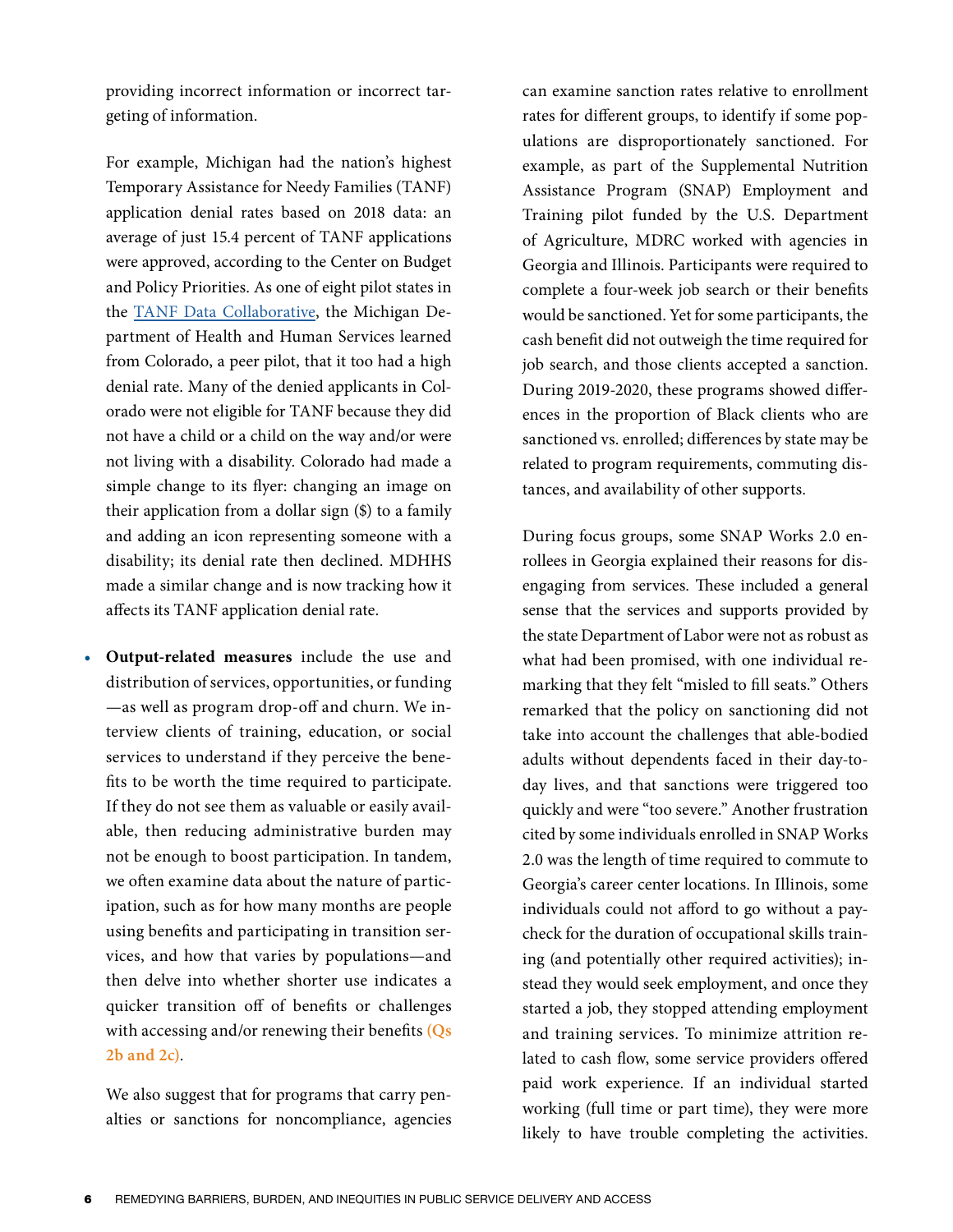One of these individuals said, "Every day I think to myself, 'Can I stick it out until [the end of training]?' It is difficult. All I am doing is creating debt."

**• Process and outcome-related measures** include implementation of services and attainment of outcomes targeted by services, opportunities, or funding. These can include measures of performance, such as how many people did the program serve and whether they studied or worked more hours, completed more courses or steps in a program, or advanced to a stage of the program where they could receive different levels of support (e.g., holding a job with fewer hours of coaching). In addition, we can measure whether the availability of resources is even across groups and places and to what extent programs offered or being evaluated are designed to address levels of concentrations of poverty or limited resources. We also can ask if the measures of demographics or identifying characteristics align with community definitions and values.

The extent of burden and inequity observed may depend on the unit of analysis—for example, there may be more inequity observed at the individual level (between a student who is Black vs. White) or at the institution level (school district or nonprofit, some of which may or may not serve exclusively students with historical disadvantage) than at the area level (community that may or may not include only those with historical disadvantage).

**Impact:** These measures and analyses aim to quantify whether aspects of or changes to a program have eliminated or reduced differences in outcomes that were malleable and remediable. For example, a common measure and analysis is

whether an instructional intervention closed a difference in test scores between Black and White students (sometimes called "achievement gaps"). Although measuring gaps is an important part of understanding inequity, we note that measuring and reporting the gaps can implicitly or explicitly put the responsibility for performance on individuals themselves, while ignoring systemic or institutional factors that contribute to inequitable performance outcomes. For instance, disproportionate designations of students of color in special education and disciplinary or judicial actions against men of color reflect the decisions of staff and administrators, not just the participant whose outcome is measured. Therefore, to measure progress toward closing gaps, analyses should include staff and administrator measures as well.<sup>9</sup>

In addition to analyzing impact on average levels of performance, it is useful to examine comparative growth measures, rank ordering of participants, and/or indices that show the ratio of people at the top and bottom of an income distribution or between places that started with more and fewer investments.<sup>10</sup>

■ *Historical*: Descriptive analyses can show the distribution of access to resources, use of resources, and the outcomes from using resources within a program or place. Differences among groups of people, places, and programs can suggest room to investigate whether there are different structural or process barriers or that people experience different burdens from the same barriers. Sometimes this may take the form of longitudinal graphs; in other cases, it may involve calculating indices of inequality from summary data or formal regression analyses.

<sup>9</sup> For links to additional measures, see Rachel Rosen and Rashida Welbeck, *[Equity Metrics, Measures, and Analytic Approaches in](https://www.mdrc.org/publication/equity-metrics-measures-and-analytic-approaches-education-research)  [Education Research](https://www.mdrc.org/publication/equity-metrics-measures-and-analytic-approaches-education-research)* (New York: MDRC, 2021).

<sup>10</sup> UNESCO, *[Handbook on Measuring Equity in Education](http://uis.unesco.org/sites/default/files/documents/handbook-measuring-equity-education-2018-en.pdf)* (Montreal: UNESCO Institute for Statistics, 2018); National Academies of Sciences, Engineering, and Medicine, *[Monitoring Educational Equity](https://www.nap.edu/catalog/25389/monitoring-educational-equity)*. (Washington, DC: The National Academies Press, 2019).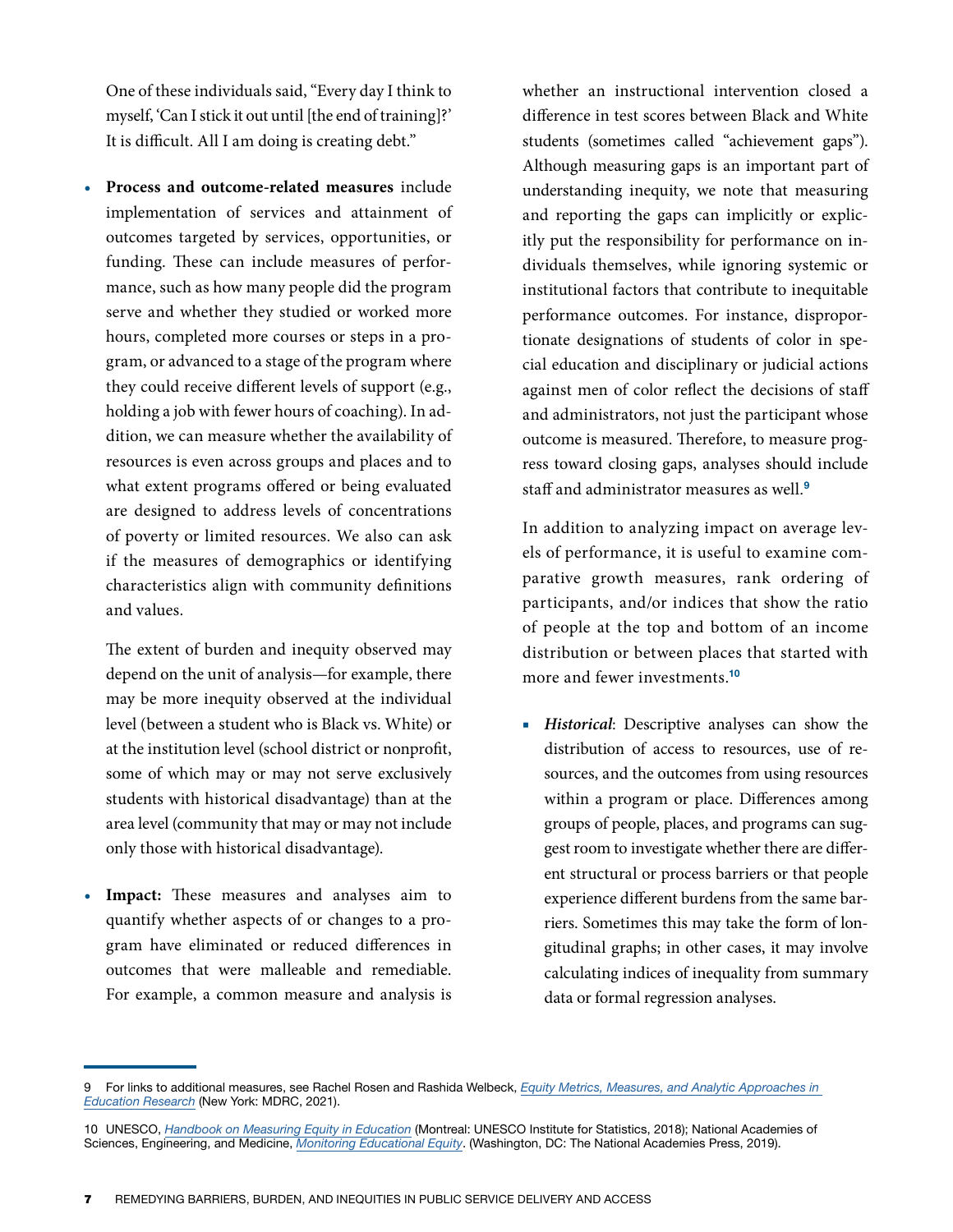- *Current*: Evaluation of existing programs can identify variation in program effects as a potential indicator of inequity. This analysis could be implemented in the context of nonexperimental or experimental research designs.
- **Prospective:** Simulating policy design choices and their effects on different people can illustrate to what extent particular groups bear different burdens and how policy or program design changes could alleviate those.

#### Test interventions that reduce burdens by changing systems, rather than tweaking information-seeking in ways that still burden individuals or families (Qs 2a, c, d, g, h).

Sometimes burdens result from low awareness of available opportunities rather than the intentional imposition of barriers. For example, an MDRC collaboration with 10 community colleges in Ohio found that students as well as financial aid advisors were not uniformly aware that students could use their Pell grant funding to cover summer enrollment in community colleges. We worked with college financial aid offices to design a calculator that allowed them to look up available aid for each Pell Grant-receiving student and to send students a customized letter with their specific remaining aid amount and an encouragement to enroll in the summer to complete more credits. The encouragement letter and email alone resulted in a 5 percentage point increase in summer enrollment and a significant increase in credits earned; the communications paired with a last-dollar tuition scholarship for any gap in fees not covered by the remaining Pell

grant resulted in a 12 percentage point increase in summer enrollment and significant increase in credits earned.<sup>11</sup> This intervention is an example of changing a system to be oriented toward credit accumulation, using financial aid resources efficiently, and informing students proactively. Both students and advisors needed more than just a searchable website to make these connections and decisions.

Working with the U.S. Department of Housing and Urban Development (HUD) and four public housing authorities, MDRC helped design and test a comprehensive effort to reduce rent burden as part of the Rent Reform Demonstration's Alternative Rent Policy. The project aimed to protect families against financial hardship and reduce the implicit tax on subsequent earnings gains, which could incentivize increased employment.<sup>12</sup> The program reduced eligibility verification burdens for housing choice voucher program staff and residents, among other changes. Instead of verifying income every year and every time one's income changed, Rent Reform participants recertified for the program every three years, paid a simplified utility bill, and received more flexible time periods for hardship remedies.

These examples illustrate that even within large institutions serving thousands of people, it is possible to make system changes that reorient a program toward addressing participants experiencing undue burdens.

**Other policy design options for people facing multiple, overlapping burdens,** which agencies could implement in a pilot or test in a larger demonstration, include:

<sup>11</sup> See Caitlin Anzelone, Michael Weiss, and Camielle Headlam, *[How to Encourage College Summer Enrollment](https://www.mdrc.org/sites/default/files/EASE_Final_Report.pdf): Final Lessons from the EASE Project* (New York: MDRC, 2020).

<sup>12</sup> James Riccio, "[Designing an Alternative Rent Policy for the Housing Choice Voucher Program](https://www.huduser.gov/portal/periodicals/cityscpe/vol22num3/ch5.pdf)," *Cityscape: A Journal of Policy Development and Research* 22, 3 (2020): 139-161.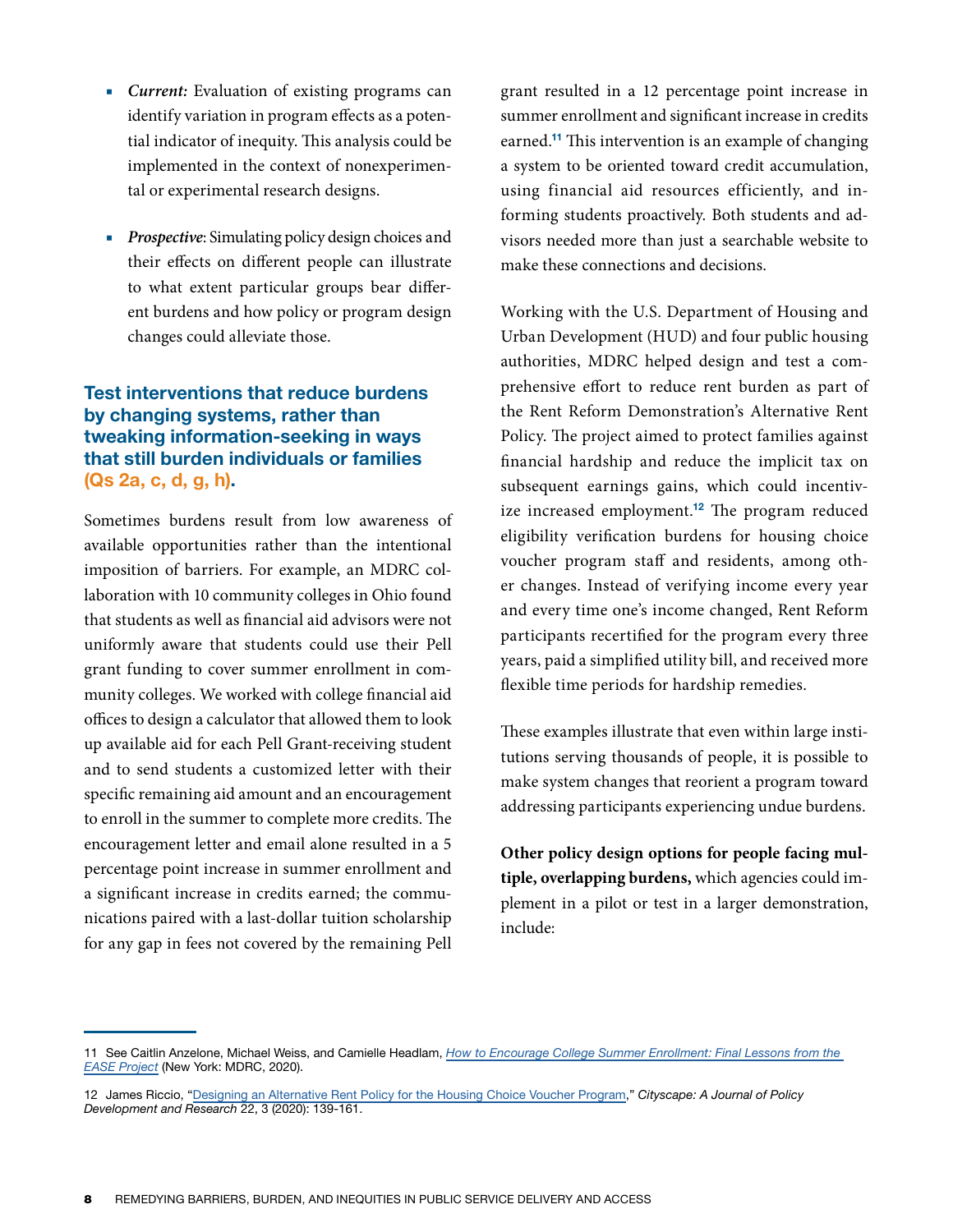- **• Presumptive or proactive eligibility,** as was used to issue the stimulus payments of 2020.<sup>13</sup> When there is new earmarked funding, such as CARES Act, Medicaid expansion, pandemic Electronic Benefit Transfer (EBT), or other programs that have low ineligibility rates when agencies use existing administrative data, federal agencies themselves and state and local grantees can presumptively qualify people for a program. To ensure accuracy, agencies can conduct verification on a random sample of qualified participants. When the state and potential participants know from past or related data that the participants are already or highly likely eligible, the time required for application can misuse applicant and staff time that could be spent on planning for relevant services and supports.
- **• Consolidate application systems.** Automation or digitization alone will not necessarily reduce burdens. But one-stop online application portals can save participants time and energy spent searching for application forms related to federal benefits such as SNAP, TANF, Medicaid, energy bill assistance, child care subsidies, and more. Different states take different approaches with their portals—some serve as a central hub to find links to each program while others are working toward a single application form for multiple benefits.<sup>14</sup> They also can reduce the time participants spend trying to understand whether or not they are eligible.
- **• Reduce the intensity of requirements for people with multiple burdens.** Within a given program or system, moving from in-person application requirements to online, or moving from first-come, first-served assignments to random assignment, or moving from twice-yearly income verification

to less frequent recertification all can benefit populations that face the intersecting burdens of unstable housing, unpredictable access to transit, and expensive child care. A systems change could be to design the distribution of grants or limited slots in a weighted lottery or essentially randomly assigning places among groups in order of the group's level of historical disadvantage or exclusion (where more excluded groups get assigned first or get more weight in the assignment process). This type of assignment already happens by design in many school assignment processes and could be used to distribute grants to community organizations or individuals who face multiple burdens or levels of past exclusion.<sup>15</sup>

**• Remove small process requirements that impose financial strain.** One example is to eliminate burdensome financial pre-commitments for students or families with low incomes. At City University of New York (CUNY) colleges, strained students' finances and inability to make the course registration deposit deadline also prevented automatic course credit transfer—until colleges recognized this burden and changed the system so that credits could transfer regardless of the financial deposit. The Montana University System reported that a new state policy to offer two free dual-enrollment courses to students statewide has had a positive effect on closing income-based enrollment gaps.<sup>16</sup> These solutions do not mean that students do not pay for their credits or tuition, but rather that the sequence and timing of the payments do not impede course-taking.

Another example is removing steps that require participants to make active requests for changes

<sup>13</sup> See Anthony Barrows, Rekha Balu, and Rebecca Schwartz, ["Three Ways to Get Benefits to Families That Need Them](https://www.governing.com/next/3-ways-to-get-benefits-to-the-families-that-need-them.html)," *Governing* (July 24, 2020).

<sup>14</sup> State examples include [Colorado,](https://peak--coloradopeak.force.com/peak/s/peak-landing-page?language=en_US) [Wisconsin,](https://access.wisconsin.gov/access/) and [New York](https://www.mybenefits.ny.gov/mybenefits/begin).

<sup>15</sup> See MDRC's evaluation of [New York City Small High Schools of Choice](https://www.mdrc.org/news/announcement/mdrc%E2%80%99s-study-small-high-schools-nyc-meets-what-works-clearinghouse%E2%80%99s-highest) that relied on natural lotteries (2014).

<sup>16</sup> See Alyssa Ratledge, Hannah Dalporto, and Erika B. Lewy, *[COVID-19 and Rural Higher Education](https://www.mdrc.org/publication/covid-19-and-rural-higher-education): Rapid Innovation and Ideas for the Future* (New York: MDRC, 2020).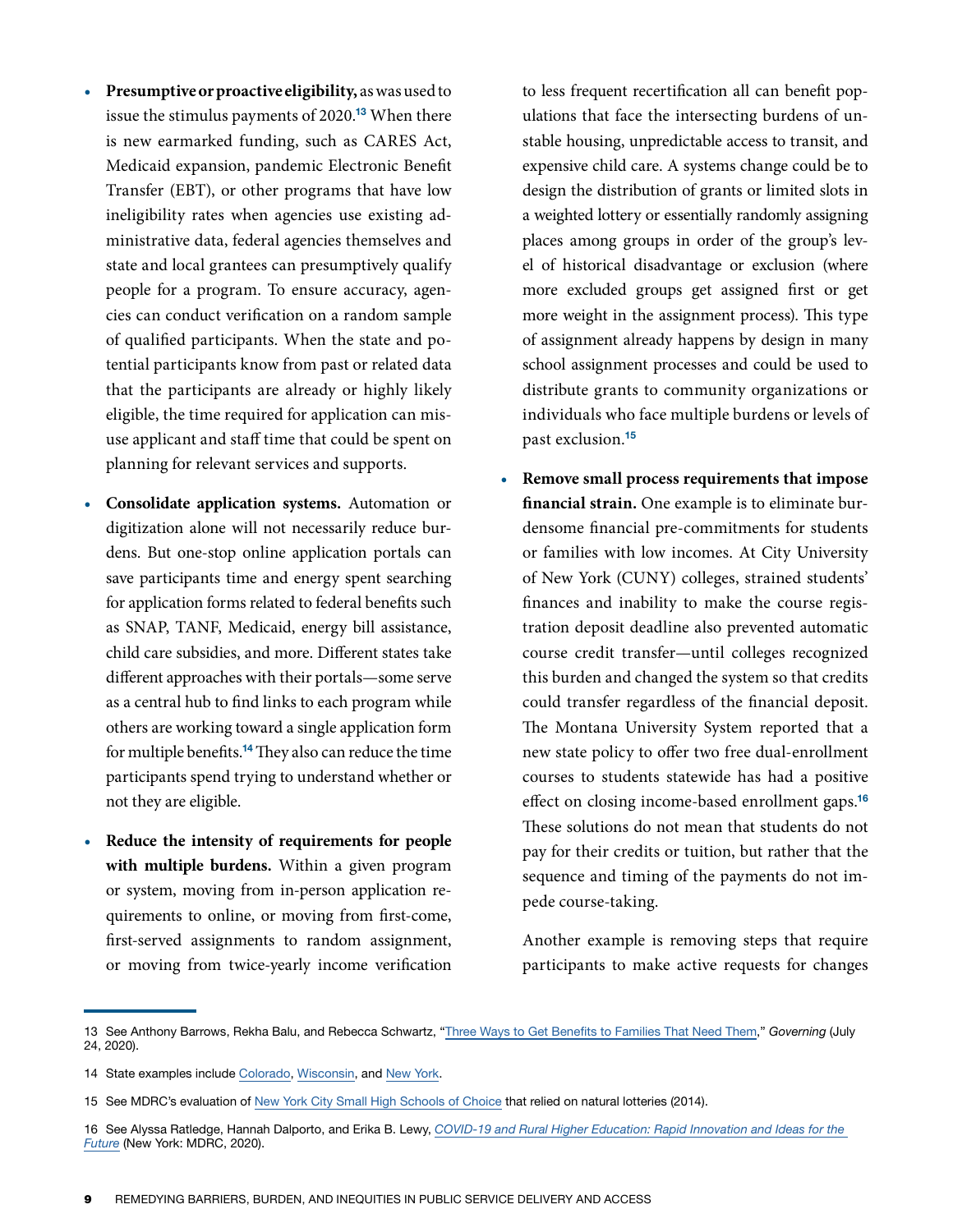that are almost uniformly beneficial. For example, in a collaborative study with the child support office in Cuyahoga County, Ohio, we tested the effect of eliminating the need for parents whose incomes had changed to actively request a packet of materials to change their payments. Instead, the county proactively mailed a modification packet to a randomly selected set of parents eligible for payment modifications and saw a 12.4 percentage point increase in completed modification reviews compared to reviews for parents who had to actively request the mailing.<sup>17</sup>

- **• Automatic or default enrollment in programs.** For programs where under-enrollment of target populations signals undue process hassles or psychological costs, automatically enrolling clients who are already eligible may save staff and clients time and energy. One scenario for this sort of "default" step is preschool and kindergarten, for which many families often have already expressed an intention to apply but may not follow through because of small process hassles related to unfamiliar enrollment processes.<sup>18</sup> A second scenario is programs that require income eligibility verification but are about delivering services rather than cash assistance, such as Head Start. A third scenario for automatic enrollment could be when processes otherwise would require manual review, such as college transfer. Some states like California and Michigan have enacted Associate Degrees of Transfer that show some promise at closing enrollment rates at bachelor's degree colleges.
- **• Use personalized staff support to reduce multiple burdens for specific target populations.** For students with multiple learning and behavior needs, families who need income support and child care, or people are who lack stable housing, the average intervention or communication is rarely sufficient. Targeted and individually tailored coaching, support networks, and nontuition financial support may help students stay in and complete programs, reducing inequitable disparities in outcomes.<sup>19</sup> Larger impacts tend to come from comprehensive, long-term programs, which usually include case management to arrange referrals to necessary services and advising and counseling to help individuals make progress with those services. Meanwhile, nudges or small process changes sometimes can prioritize individuals who already have relatively higher resources and need only a small push to get them to the finish line.

Although more comprehensive supports are costly, their consistently positive impact, especially for people facing multiple burdens, suggests they are a worthwhile investment. For example, the Accelerated Study in Associate Programs at the City University of New York doubled graduation rates three years after students began the program, which provides students with up to three years of financial and academic support and other services. The program resulted in increased financial aid from the Pell Grant Program and the New York State Tuition Assistance Program, due to increased student enrollment and graduation, and reduced the grant dollars these programs invested per degree earned.<sup>20</sup>

20 See Gilda Azurdia and Katerina Galkin, *[An Eight-Year Cost Analysis from a Randomized Controlled Trial of CUNY's Accelerated Study in](https://www.mdrc.org/publication/eight-year-cost-analysis-randomized-controlled-trial-cuny-s-accelerated-study-associate)  [Associate Programs](https://www.mdrc.org/publication/eight-year-cost-analysis-randomized-controlled-trial-cuny-s-accelerated-study-associate)* (New York: MDRC, 2020).

<sup>17</sup> See Peter Baird and Rhiannon Miller, *[Streamline or Specialize: Increasing Child Support Order Modification Review Completion in Ohio](https://www.mdrc.org/publication/streamline-or-specialize)* (New York: MDRC, 2019)*.*

<sup>18</sup> See Balu, Condliffe, and Hennessy (2021).

<sup>19</sup> See Hannah Dalporto and Betsy Tessler, *[How Community Colleges Are Advancing Equity in Career and Technical Education](https://www.mdrc.org/publication/voices-field)* (New York: MDRC, 2020).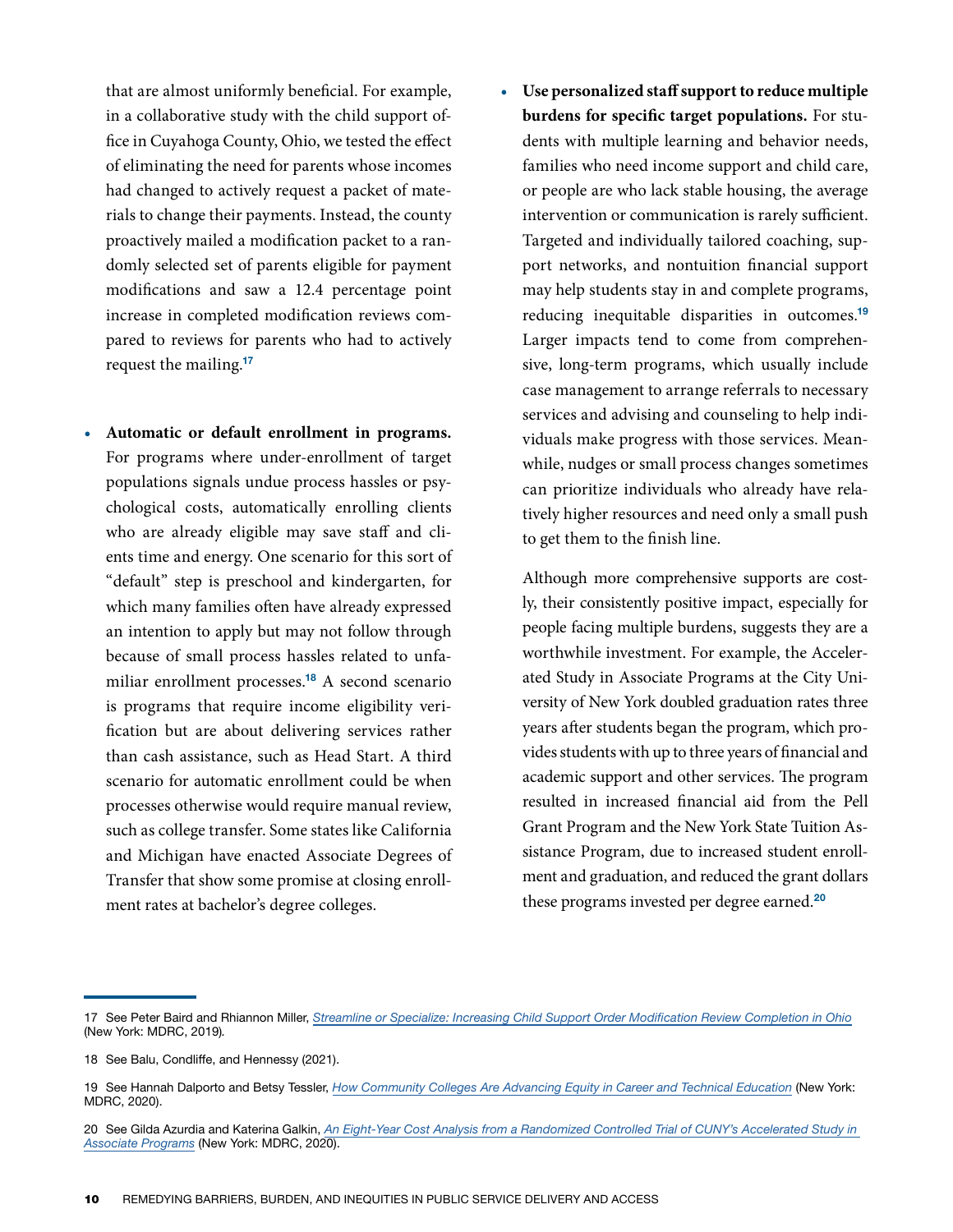### Reduce data collection and duplicative burdens for participants and program staff with efficient data linkages and use of administrative data (Qs 2b, 2i, and 2j).

Some agency grantees can be repeatedly selected for technical assistance and research studies because they meet certain infrastructure and sample size requirements, and individuals within those sites who participate in multiple programs can feel repeatedly studied if they are asked to share their perceptions and outcomes of multiple program experiences. There are implications for participant equity if only some are asked to disclose sensitive information repeatedly. For example, college and cash assistance programs that work with us report that Social Security Numbers are one of the more difficult identifiers for people to agree to share—especially among undocumented students and workers, as well as among communities that have historically had their private information misused.

For data collection, we recommend a hybrid approach: Use short, targeted surveys that collect only what is

missing or outdated in administrative data for the target population (like education, age, income, or other data that may have been collected only once but would change over time). In addition, sometimes the data elements from Management Information Systems are not standardized to permit comparisons. For these sons, we try to collect baseline survey data where possible but in ways that minimize burden. There also are implications of repeatedly surveying participants, given survey nonresponse. However, recent research suggests that nonresponse bias is not related to survey response rates.<sup>21</sup>

When the government can't change the amount of information collected, federal agencies could draw on consumer tools to ease burden on local agencies (e.g., TurboTax-type tools that automatically pull federal tax info into state tax forms, or consumer benefits mobile apps to access benefits administration and upload necessary documentation) or the equivalent of the IRS Data Retrieval Tool with the Free Application for Federal Student Aid (FAFSA) for other benefits assistance applications.

*We hope that this information that comes from our experience partnering with federal, state, and local agencies over the years proves useful to the Office of Management and Budget in its quest to "identify effective methods for assessing whether federal agency policies and actions equitably serve all eligible individuals and communities, particularly those that are currently or historically underserved." For questions about this submission, please contact Rekha Balu, MDRC, at* [rekha.balu@mdrc.org](mailto:rekha.balu@mdrc.org) *or 212-340-8616.*

<sup>21</sup> Richard Hendra and Aaron Hill, "Rethinking Response Rates: New Evidence of Little Relationship Between Survey Response Rates and [Nonresponse Bias](https://journals.sagepub.com/toc/erx/43/5)," *Evaluation Review* 43, 5 (2018): 307-330.